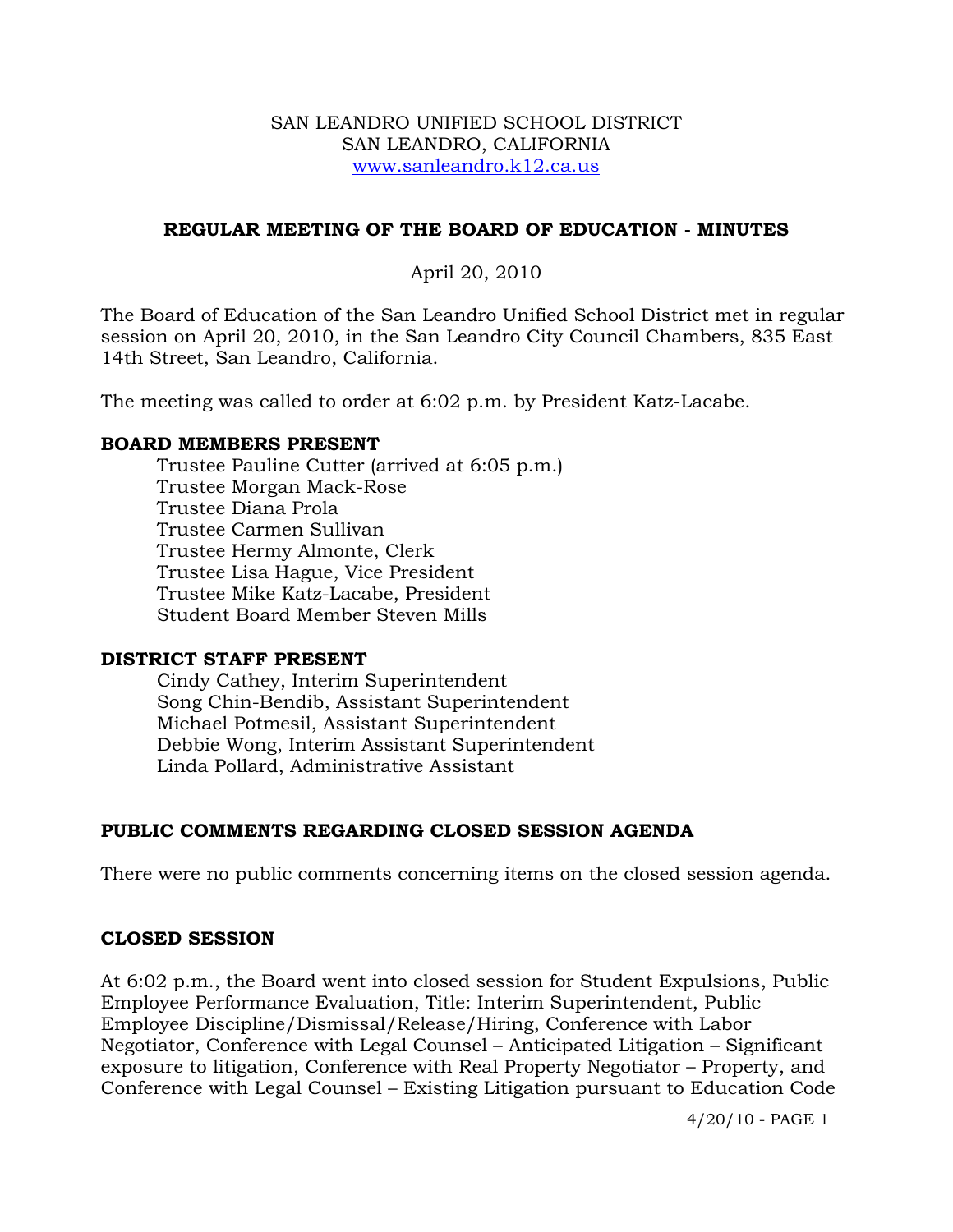Sections 35146 and 48918(c) and Government Code Sections 54957, 54957.6, 54956.9(b), 54956.8, and 54956.9. The closed session was adjourned at 7:00 p.m.

The Board returned to open session at 7:06 p.m. with the Pledge of Allegiance to the Flag. President Katz-Lacabe said the Board had been in closed session where the following action was taken:

- On a motion by Trustee Hague and seconded by Trustee Prola, the Board approved the settlement agreement for Case #2010-030-139, by a 5-0 vote. Trustees Mack-Rose and Katz-Lacabe abstaining.
- On a motion made by Trustee Prola and seconded by Trustee Sullivan, the Board adopted Resolution #10-25 of Non-Reelection of Probationary Certificated Employees regarding Employee #4722, by a 7-0 vote.

# **APPROVAL OF AGENDA**

On a motion made by Trustee Hague and seconded by Trustee Prola, the Board approved the agenda for the regular meeting of April 20, 2010, by a 7-0 vote.

**REPORTS** Parks & Recreation Commission Report: There was no report.

#### **PRESENTATIONS**

\* Interim Superintendent Cindy Cathey and the Board of Education presented Samantha Johnson, Bancroft Middle School Science Teacher, with a Certificate of Commendation for being named Bayer-NSTA (National Science Teachers' Association) Fellows.

 Through an array of professional development resources and tools, NSTA strives to help early-career teachers hone their teaching skills and strengthen their knowledge of science curricula content – the keys to success in the science classroom.

 Samantha Johnson was selected from more than 600 applicants nationwide and was one of the ten middle and high school teachers named. Ms. Johnson attended the 2010 National Conference in Philadelphia March 18-21, 2010.

\* Deborah Cox, Chair of the Measure B Citizens Oversight Committee (COC) presented their 2008/09 Annual Report to the Board and the community. The report included Bond Projects and progress and the third annual Performance Audit. Ms. Cox explained that Measure B is the \$109M school facilities bond approved by San Leandro voters in the November 7, 2006, election,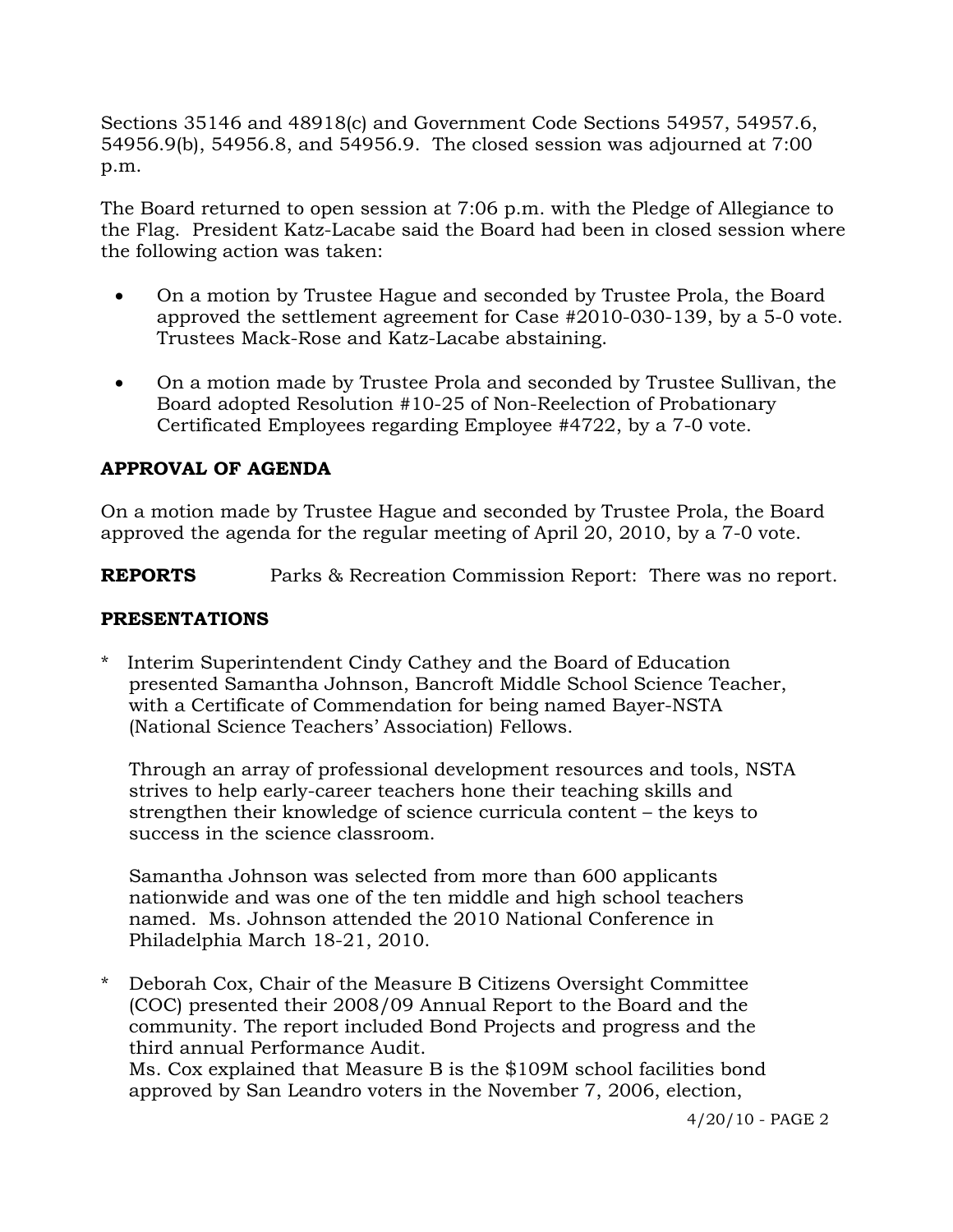adding that for this type of bond (general obligation bond) California law requires that the Citizens' Oversight Committee actively review and report on the proper expenditure of taxpayers' money for school construction, and advise the public as to whether the school district is in compliance with the pertinent provisions of the California constitution.

 Ms. Cox reported that Measure B is a complex multi-year process, noting that the first year focused on the architectural and engineering planning and preparation for future major construction projects, including new restrooms at McKinley and Washington Elementary School, the new HVAC at the San Leandro High School (SLHS) Music Building, and new roofs at the high school and six elementary school sites.

 In the second year, the Arts Education Center design was approved, with two major groundbreaking ceremonies: (1) the District Parking Lot at San Leandro High School and (2) the San Leandro High School Fred Korematsu (9th Grade) Campus. In addition, Bancroft Middle School received new heating and roofing.

This year's focus is:

- − Ground breaking and the beginning of construction of the Arts Education Center
- − Ribbon cutting and dedication ceremony for the SLHS Library Expansion
- − Fred Korematsu (9th Grade) Campus to open for the 2010/2011 school year
- − Career Technical Education Phase 1 two summer projects
- − San Leandro High School Open Space & Business Academy Projects
- − Continuing modernization projects
- − New heating and roofing at Muir Middle School and Wilson Elementary School

 As part of the review process, Ms. Cox explained that Measure B expenditures undergo a performance audit, conducted by an independent auditing firm, Perry-Smith, LLP. Although the firm initially recommended a stratified sample of 60 expenditures, the Citizens' Oversight Committee requested 100 samples. This year's stratified sample totaled more than \$13 million and represented 84% of total bond expenditures. Each of the 100 expenditures tested represented a valid Bond expenditure, properly coded. Ms. Cox noted that this was the second year in a row that the District received a 100% rating on its performance audit and that next year the COC has decided to decrease the sampling to 75 items.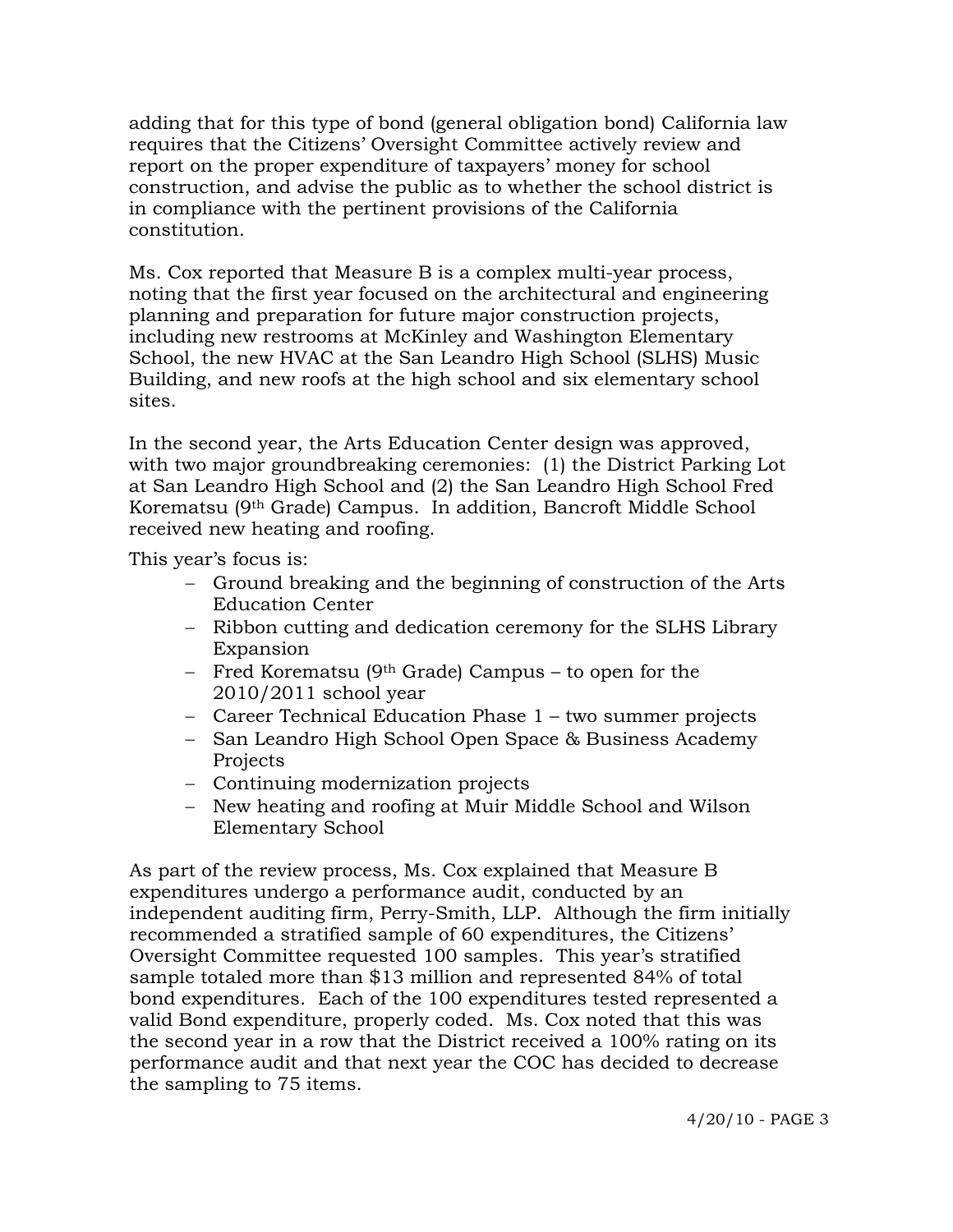After the presentation, Ms. Cox said that the Citizens' Oversight Committee would soon be releasing their written report. She invited the Board and the community to visit the District website to learn more about Measure B.

- \* Song Chin-Bendib, Assistant Superintendent, Business Services and Dale Scott, the District's financial advisor on the issuance of the Qualified School Construction Bonds (QSCB) presented information to the Board related to:
	- QSCBs to be issued by the California School Bond Joint Powers Authority
	- How the currently revised QSCB structure meets District goals
	- An explanation of the current state of the QSCB market
	- An explanation of Board Resolution #10-30 which provides for the issuance by the Joint Powers Authority of the bonds in the amount of \$25M

Bill Madison, an attorney with Jones Hall, and the District's bond counsel, was in attendance and available to answer any legal questions.

 Mr. Scott briefly reviewed the federal and state timetable and revisions to the QSCB program, and provided a comparison between the Tax Credit QSCBs whereby investors receive annual credit against earned income based on published "tax credit rate" at the time of sale, and Direct Pay QSBCs, a new option being offered by the Federal Government that allows bonds to be sold into the taxable market; issuer receives rebate payment from Federal Treasury.

Mr. Scott explained that in order to align construction projects with the current cash flow, there is a need to issue the fourth series of the bonds. The fourth series of the GO bonds will be different than the first three series because of the District's successful lottery draw for a Qualified School Construction Bond (QSCB). The District was granted a QSCB authorization of \$25M. The QSCBs will be issued for the District by the California Qualified School Bond Joint Powers Authority in the amount of \$25M ("JPA QSCBs"). In addition, Mr. Scott provided the following additional information:

- The JPA QSCBs are tax credit bonds, and will be secured by the District's general obligation bonds (the "Series D Bonds")
- Because the Series D Bonds will bear interest, a smaller amount of Series D Bonds needs to be issued (approximately \$18.6M cost to tax payers) to pay back bond investors
- \$500K will be used to pay debt service on the Series D Bonds during construction
- \$500K will pay the cost of issuing and underwriting the Series D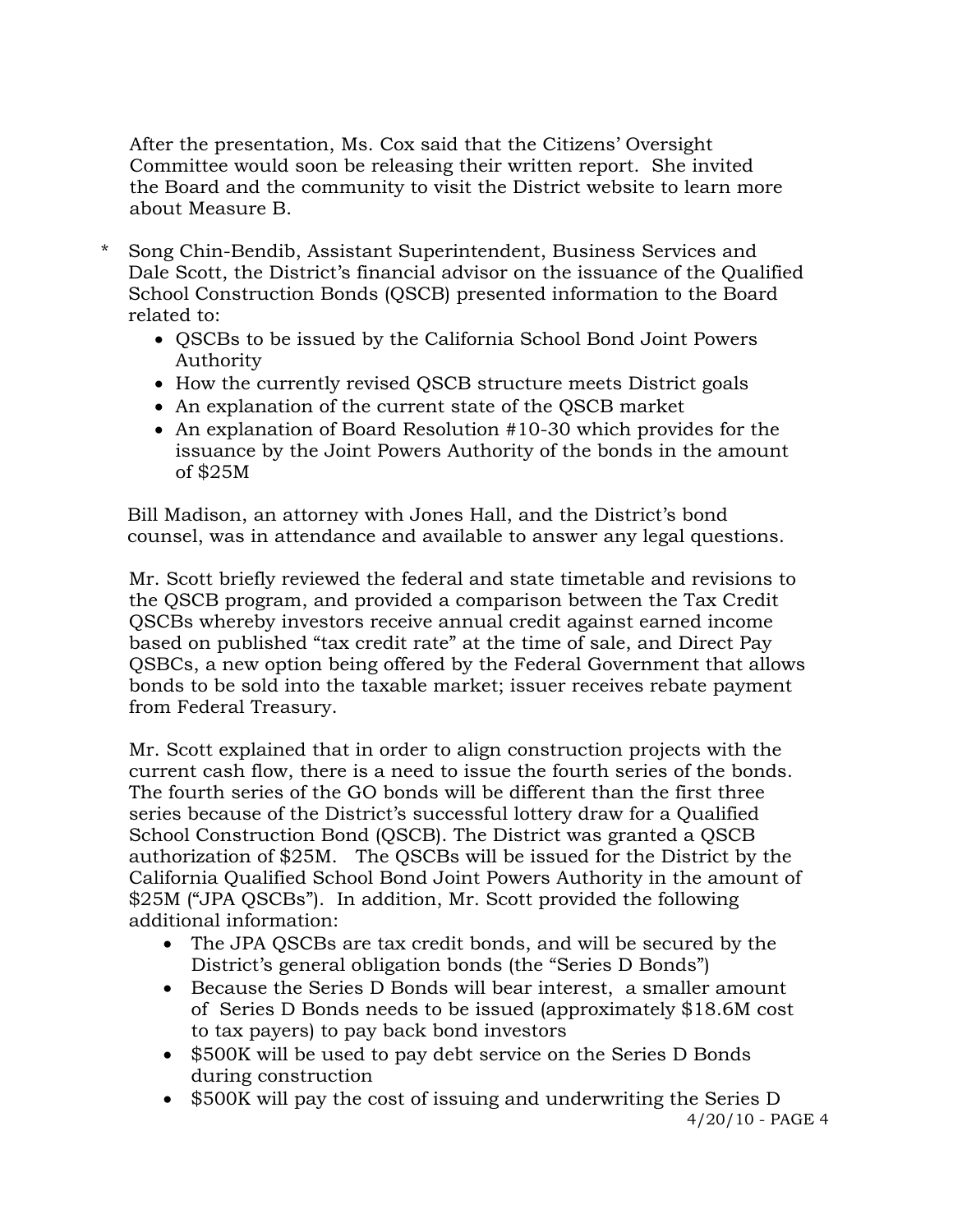Bonds and the JPA QSCBs

• Approximately \$5.4M will be available to the District for other projects within the parameters in the Measure B bond language

Following the presentation, clarifying questions posed by the Board regarding the information presented were addressed by staff.

# **PUBLIC COMMENT**

• Carol Delton, representing the San Leandro Teachers' Association on finance issues, addressed the Board regarding accounting for administrative time spent on Bond projects and issues.

#### **CONFERENCE ITEM**

#### General Services

1.1-CF Resolution #10-30 Providing for the Issuance for The Issuance and Sale of General Obligation Bonds, Election Of 2006, Series D, In the Aggregate Principal Amount of Not to Exceed \$25,000,000 (Qualified School Construction Bonds)

> On a motion made by Trustee Mack-Rose and seconded by Trustee Cutter, the Board adopted Resolution #10-30 Providing for The Issuance and Sale of General Obligation Bonds, Election Of 2006, Series D, In the Aggregate Principal Amount of Not to Exceed \$25,000,000 (Qualified School Construction Bonds), by a 7-0 vote.

# **PRESENTATION**

\* Assistant Superintendent, Business Services, Song Chin-Bendib, and Maintenance Manager Greg Dyer gave a presentation on a proposal from Bonneville Environmental Foundation (BEF). The Bonneville Environmental Foundation seeks to install solar panels at James Monroe Elementary as part of their solar educational program, Solar 4R Schools. The program educates communities about the functions and benefits of solar electric power by installing grid-tied, demonstration scale photovoltaic (PV) systems at schools and other educational facilities. The program primarily is designed as an educational program and may generate electrical savings estimated to be \$400.00 per year. The cost of the installation is generously underwritten by The North Face, a San Leandro-based company.

Points of interest included:

• Teachers receive a 3-hour workshop from Solar 4R Schools, along with a teaching guide, teacher support & consultation and other educational materials including a solar car kit, 3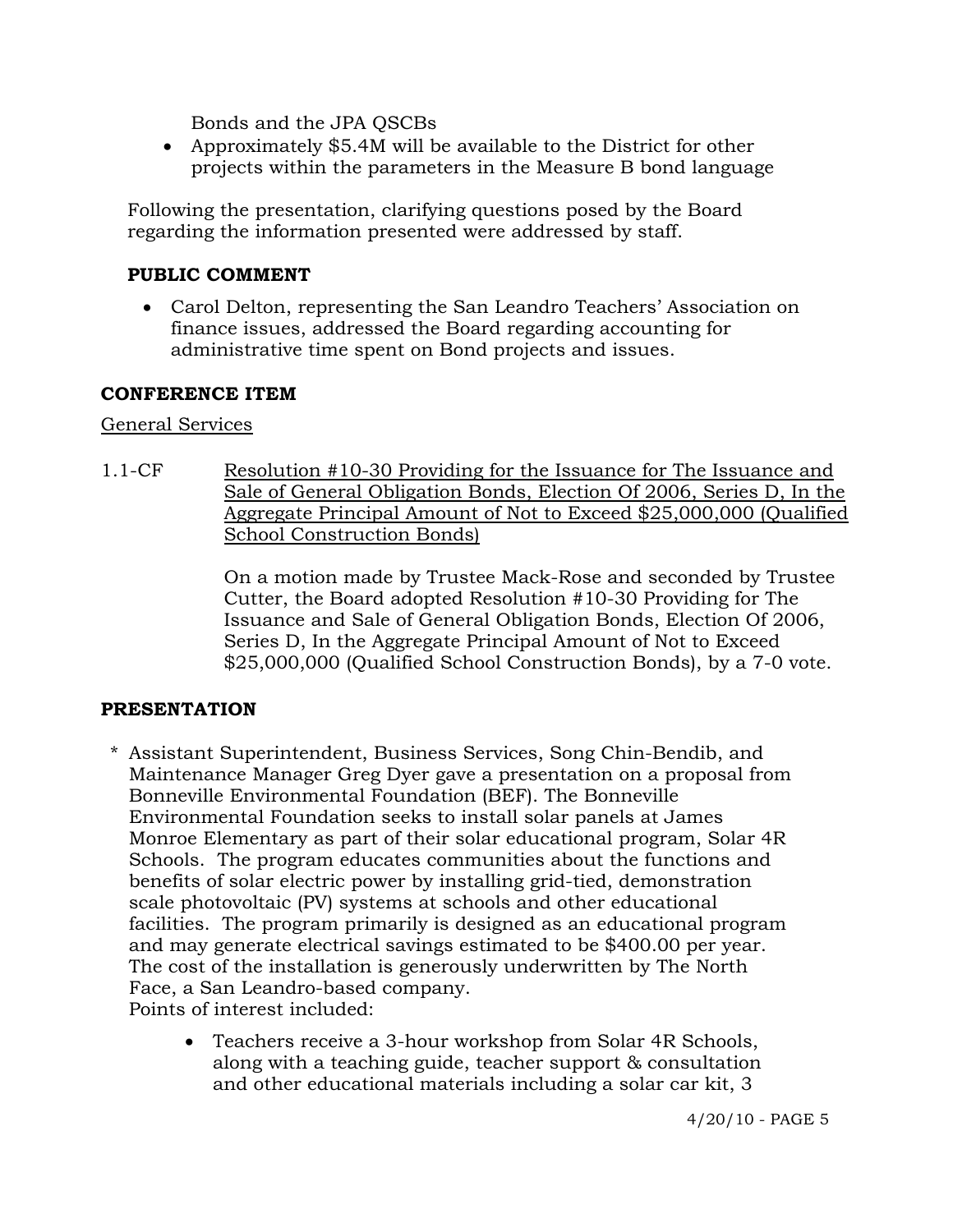miniature wind turbines, a *Teaching Solar* book and CD

- At peak production the system is estimated to produce 1,360 watts or 1.36kW
- Included in BEF's proposal is the District's commitment to community outreach that includes a ribbon-cutting ceremony, press releases, provide invitations, flyers, and posters aimed at appropriate audiences, and partner recognition with The North Face
- On average the system may produce 1,995 kW per year, translating at peak energy to approximately \$33/per month or \$400 per year
- Proper permits are obtained through the City of San Leandro and through the Division of State Architect (DSA)
- It is expected that the permit process and inspection will take approximately 2-3 months. Actual construction will be approximately 3-5 days
- Required annual maintenance is minimal approximately 4 hours labor per year, which are under warranty
- The District is responsible for theft, vandalism or weather damage; however, it was noted that the panels are installed with theft-deterrent fasteners

 The Board was excited to learn about this program, and looked forward to the District continuing to move in the direction of solar, with Student Board member Mills commenting that the program provides a great opportunity for students to have hands-on experience.

 Concerns and comments raised by the Board included District insurance to cover theft and vandalism, was a student station or kiosk on the site part of the final proposal, subs needed for teachers in training, direction of placement of the panels, and theft.

# **PUBLIC COMMENT**

• Chad Dutton, Trades Shop Steward, was concerned about the contract language under Part 3, A, Facility Owner's Duties related to PV System Maintenance, that states "…..*maintain and/or repair the PV Systems in full compliance with both the manufacturers' and the installers' instructions so as to ensure all such warranties remain in full force and effect"*, noting that the District currently does not, and lacks funds, to have anyone trained in PV systems.

#### **CONFERENCE ITEM**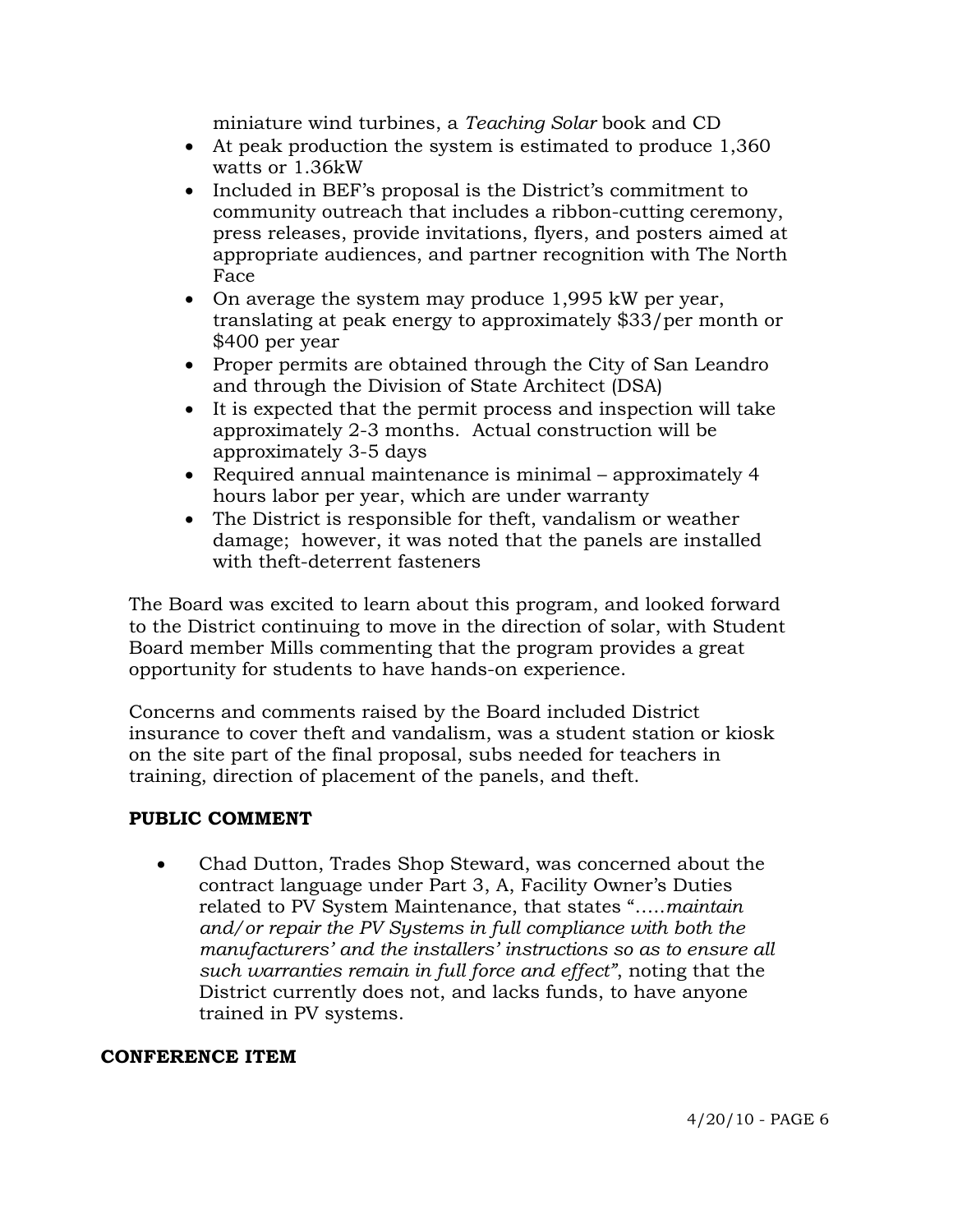#### Business Operations

4.1-CF Proposed Photovoltaic Installation ad Renewable Energy Education at James Monroe Elementary School by the Bonneville Environmental Foundation's Solar 4R Schools Program

> The Board discussed and considered approving the proposal for photovoltaic installation and renewable energy education at James Monroe Elementary School by the Bonneville Environmental Foundation's Solar 4R Schools Program.

Trustee Mack-Rose acknowledged Mr. Dutton's concern, stating that as the District moves towards district-wide solar energy and photovoltaic equipment at the sites, she would hope that the District would provide training for maintenance personnel.

On a motion made by Trustee Mack-Rose and seconded by Trustee Almonte, the Board approved the proposal for photovoltaic installation and renewable energy education at James Monroe Elementary School by the Bonneville Environmental Foundation's Solar 4R Schools Program by a 7-0 vote.

# **PUBLIC TESTIMONY ON NON-AGENDA ITEMS**

- Mark Hamilton, on behalf of the San Leandro Teachers' Association, raised two questions - whether the Board would be taking a public stand on Senate Bill 955, an effort to eliminate long-standing public employee rights; and, if having counselors is considered a luxury or necessity in a Program Improvement District, adding that he felt that overall academic indicators including the standardized test scores would suffer if counselors were not in place.
- Latrina Dumas, District parent, raised several concerns focusing on Board goals, parent participation, a District-wide volunteer policy, truancy, and auto-dialer for attendance. Ms. Dumas suggested that the Board schedule a parent meeting to discuss issues and concerns, and offered her help, stressing that we need to engage the parents, adding that "We all have a voice and need to work together."

# **REPORTS**

1) Correspondence – Clerk Almonte reported receipt of the following emails from March 22, 2010, through April 19, 2010: From Melinda Rieboldt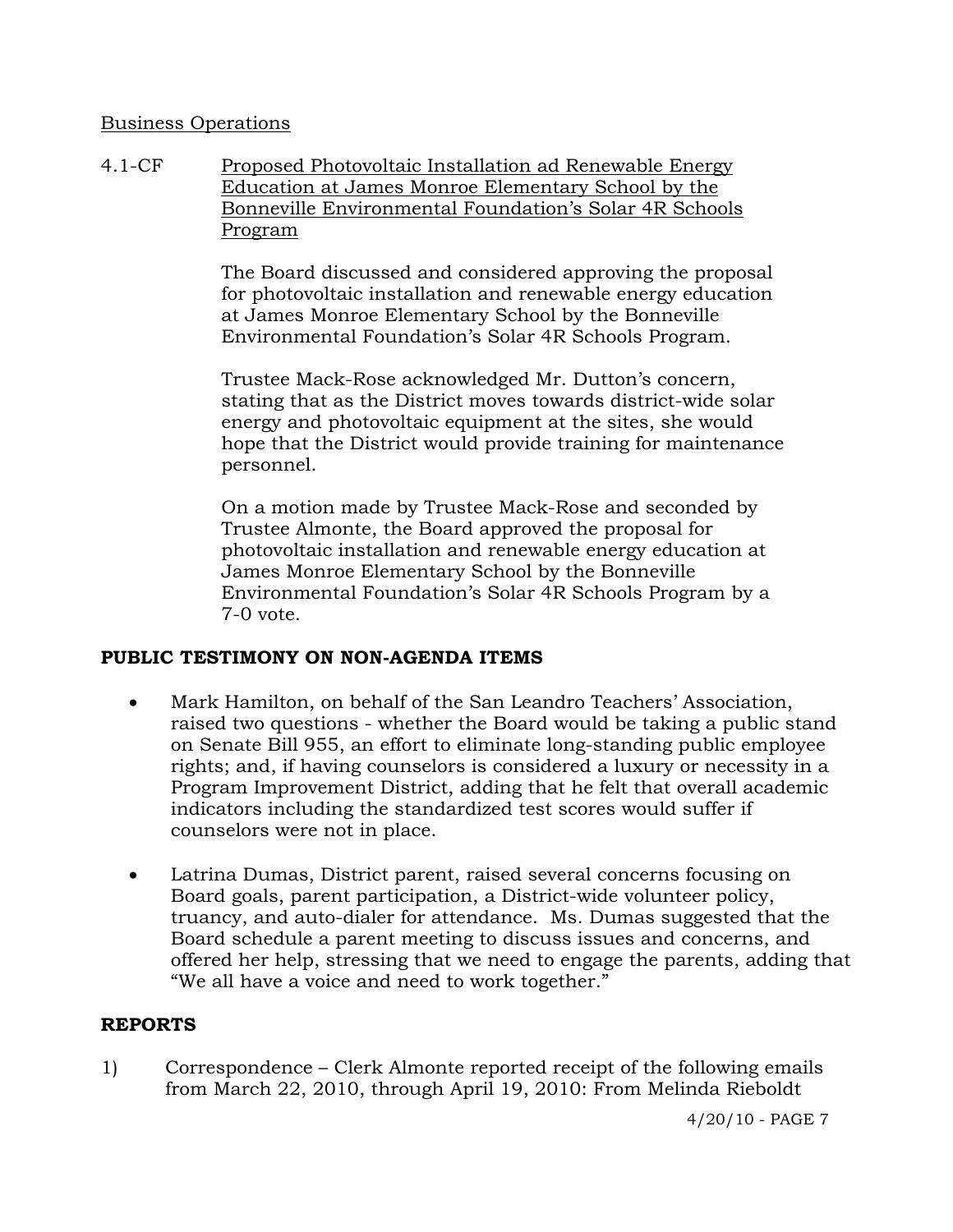regarding "Broadmoor Association Beach Newsletter"; from Carrin Marquez regarding "You are Invited!" and "Please Read"; from Jason Overman regarding "Join Senator Corbett for a "Walking Town Hall"; from Marianne Dilworth regarding "Staggered Reading Petition"; from Cher Mott regarding "Gradkowski Reads to Students" (at McKinley); from Wafaa Aborashed regarding FYI AQMD for High School Students and Safe Routes to School; from Belen Magers regarding an invitation to Season of Service, Period of Peace: Linking of Legacies at John Muir Middle School; from Sheila Jordan regarding San Lorenzo Unified School District recognized as Model SARB and 18 Alameda County Elementary Schools received California Distinguished Awards; from Claudia Median regarding press conference: Cesar Chavez Day at San Leandro High School; Jeni Engler regarding staggered schedule; from Mercy Jesswani regarding BTSA Colloquium; from Stephen Cassidy regarding "Speaking Out State Education Budget Cuts in San Leandro"; from Jon Sherr regarding A Washington Post article; from Sylvia Colt regarding Bancroft Middle School Art Show at Zocalo's; from Deborah and Kevin Cox regarding creating a strong local economy, "Eat Out for Education;" from Anna Richert regarding Mills teachers scholars; from Joshua Mason regarding, "For your Students"; from Erica Beyerl regarding Reading Bilingual Literacy, and Language Learning Program; and from Carol Alvarez regarding Payroll Adjustment Memo.

2) Student Board Member Report - Steven Mills, Student Board Member, provided the following update on activities at San Leandro High School:

- Students attend a Prom Expo last week where tuxedo companies, and florists were available to answer questions regarding the upcoming prom
- A memorial was held on April 16 for Charles Kuruc who taught for 15 years at San Leandro High School and passed away suddenly
- The Associate Student Body has been speaking to students about the importance of the STAR test and scores. Students were asked to sign a "STAR commitment" that they would try and do well on the test which were later posted in the school lobby
- Unity Day has been postponed to May
- The musical *Les Miserables* is currently being presented at the high school. Performances will be from April 21 through April 25.
- 3) Union Representative Reports
	- Chad Dutton, Trades Shop Steward, reported that union members will be voting to ratify several furlough options on Wednesday, April 28, adding that any further reductions to the maintenance department would adversely affect the maintenance and operations of the District.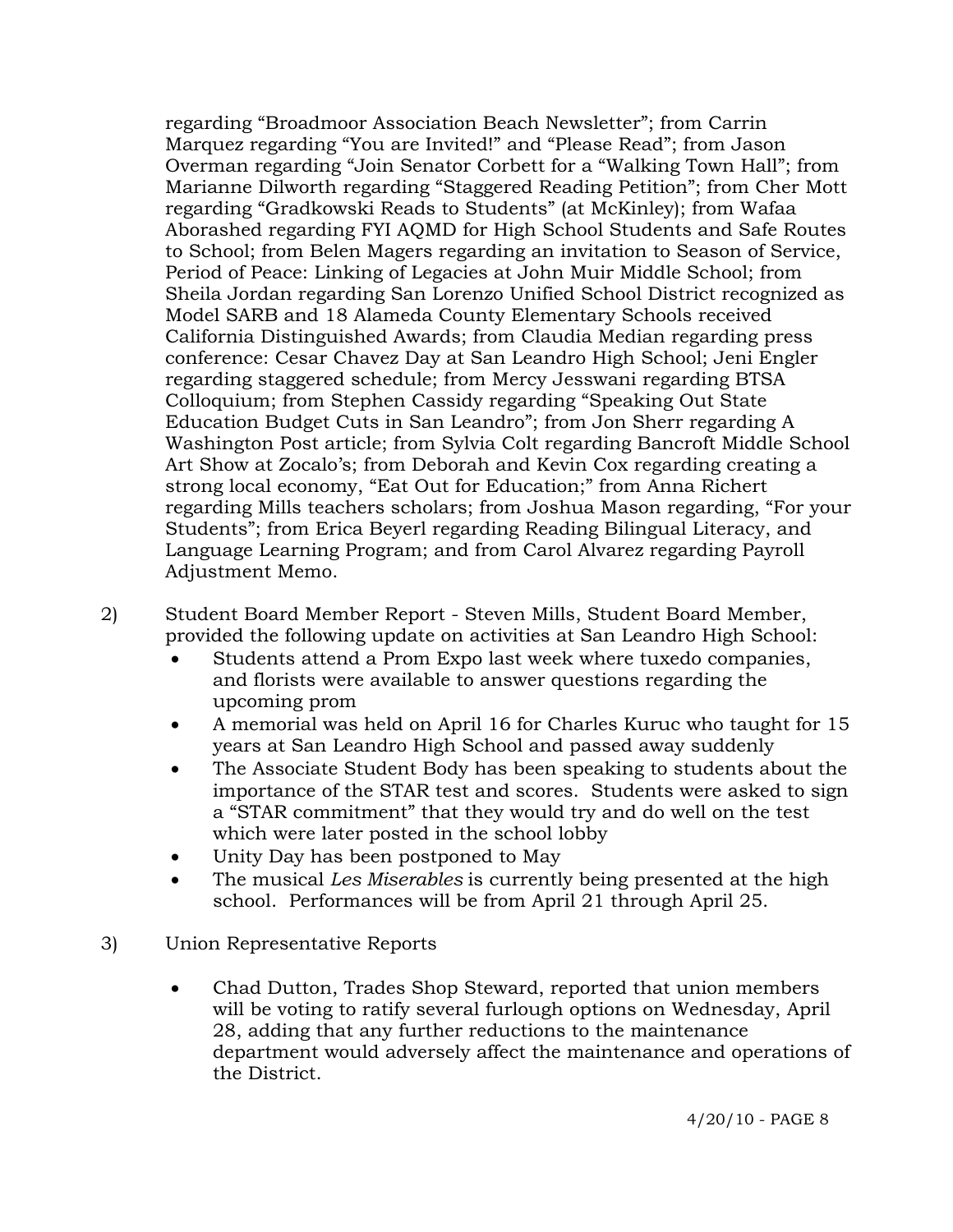- Carol Delton, on behalf of the San Leandro Teachers' Association, reported that the bargaining unit remains concerned that they have still not received the documents requested over two months ago. Ms. Delton raised some concerns with regards to the 2nd Interim Report such as total certificated salaries increase beyond the 1st Interim projection, increases to travel and conferences; materials & supplies; and cash flow.
- 4) Interim Superintendent Report Interim Superintendent Cindy Cathey reported that on Monday, April 12 she requested that the flags be lowered to half staff in memory of two very special teachers: Charles Kuruc, a San Leandro High School teacher, who taught history, social studies, and advance placement history for 15 years, and Jill Ehorn-Foy, a long time San Leandro Adult School teacher in our District, and a K/1st grade teacher at Roosevelt where she taught for 9 years. Interim Superintendent Cathey requested that the Board adjourn tonight's meeting in their memory.

Interim Superintendent Cathey thanked Trustee Mack-Rose for the thorough Finance Committee report reminding the Board that the Budget Advisory Committee would be meeting on May 5, 3:30-5:00 p.m.

Upcoming events include:

| • April 22, 6:00 p.m., DO          | Special Education information and   |
|------------------------------------|-------------------------------------|
|                                    | networking opportunity for our      |
|                                    | parents of special needs students   |
| • Sunday, April $25$ , $3:00$ p.m. | Southern Alameda County Alliance of |
| Chabot College Performing          | African American Educators will     |
| Center                             | honor African American students     |
|                                    | throughout the County (70 of which  |
|                                    | are San Leandro students)           |

Interim Superintendent Cathey also reported that she attended the San Leandro Scholarship Foundation Silent Auction and Dinner, and Bancroft Middle School's performance of *Alice in Wonderland*.

# 5) Board Committee Reports

- Facilities/Technology Trustee Cutter reported that the committee met on April 1 and discussed several contracts for the Arts Education Center, Career Technical Education, restroom renovations project at San Leandro High School, and the San Leandro High School Fred Korematsu Campus. Their next meeting will be on April 23.
- Finance Trustee Mack-Rose reported that the committee met on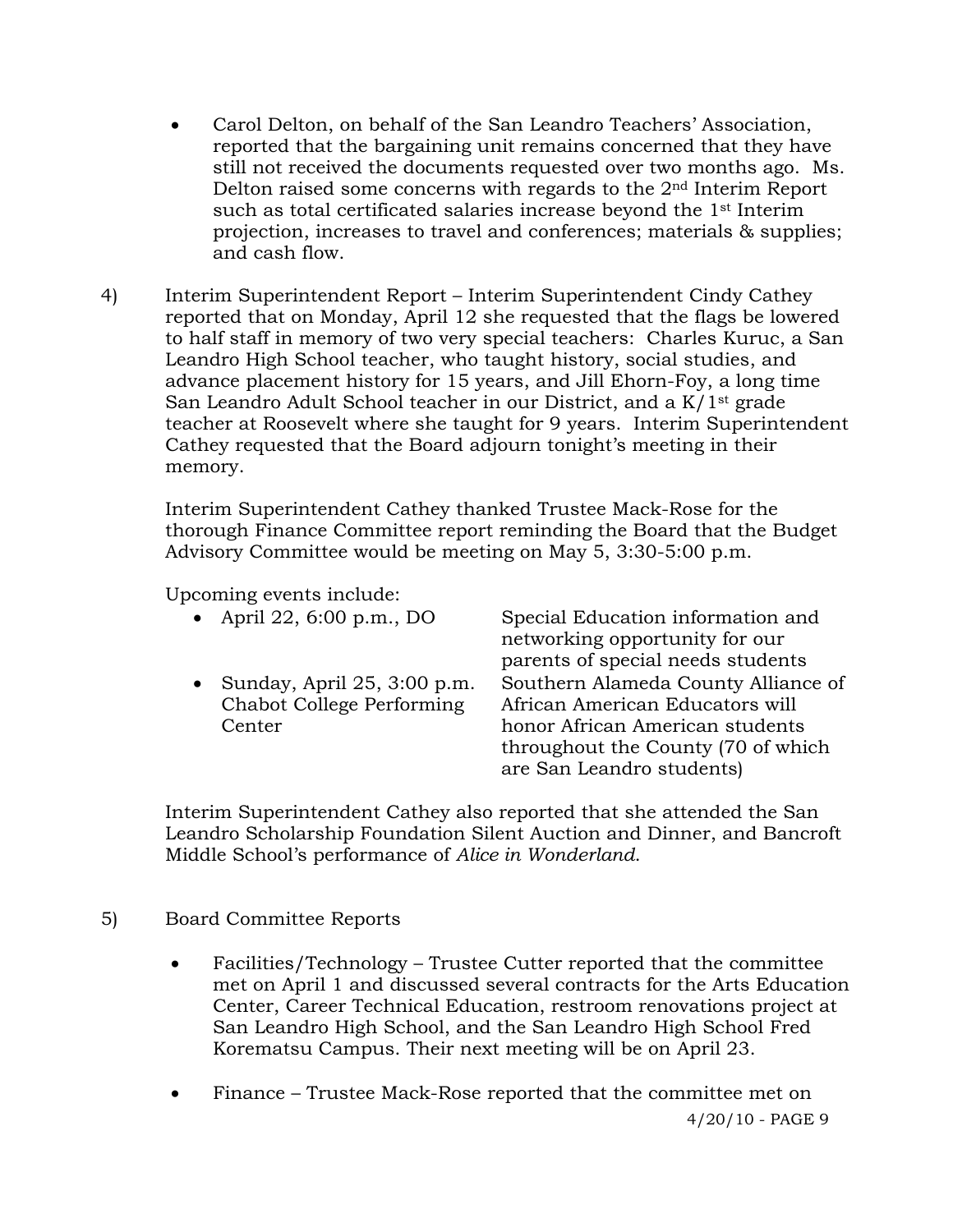April 19, 2010, and received word from Alameda County Office of Education that a reduction of state funding of \$201 per student was mistakenly treated as a one-time cut for the 2010-11, rather than an ongoing cut resulting in an additional deficit of up to approximately \$1.6 M for the 2011-2012 school year. In addition, because the District is required to submit budgets two years out, the accounting error means the 2011-12 and 2012-13 budgets need to be rebalanced by June 30.

 Trustee Mack-Rose, however, was confident that the Finance Committee was fully prepared to review input from the Board members and submit proposed recommendations. Trustee Mack- Rose asked for and received consensus from the Board to charge the Finance Committee with this task, and shared the following proposed Budget Development Timeline:

| May 4, 2010   | Regular Board Meeting<br>Full Board to receive updated budget charts<br>for prioritization of reductions<br>• Prioritization is due back to the Finance<br>Committee Chair by May 11, 2010 |
|---------------|--------------------------------------------------------------------------------------------------------------------------------------------------------------------------------------------|
| May 21, 2010  | <b>School Services May Revise</b><br>• Receive School Services analysis of Governor's<br>revised proposed budget<br>• Information to be presented to the Board on<br>June 2, 2010          |
| June 2, 2010  | Regular Board Meeting<br>Present May Revise highlights<br>• Review preliminary draft of budget reductions                                                                                  |
| June 14, 2010 | and adjusts for 2011-2012 & 2012-2013<br>Finance Committee Meeting - 10 a.m.<br>• Final recommendations for budget reductions<br>for $2011 - 12$ & $2012 - 2013$                           |
| June 15, 2010 | Regular Board Meeting<br>• Presentation & discussion of<br>recommendations from Finance Committee<br>• Final decision for budget reductions for 2011-<br>2012 & 2012-2013                  |
| June 21, 2010 | Finance Committee Meeting $-2$ p.m.<br>Review draft of 2010-2011 Adopted Budget                                                                                                            |
| June 29, 2010 | Regular Board Meeting<br>Board approval of the 2010-2011 Adopted<br><b>Budget</b>                                                                                                          |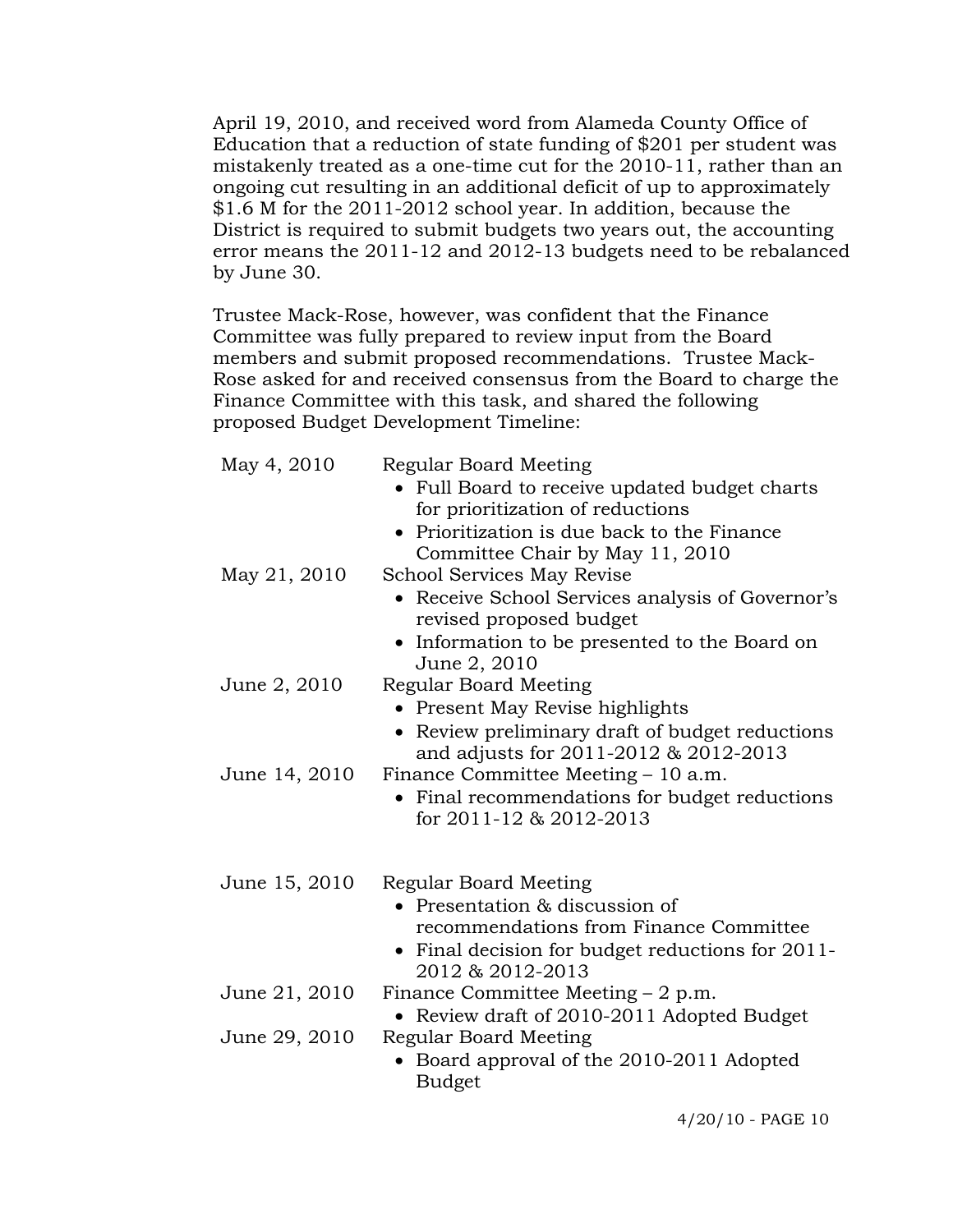Following the presentation, Trustee Cutter requested that the May 11 deadline for the Board to submit their lists of reductions be listed separately on the timeline and reminded the Board that budget cuts are the responsibility of each Board member.

- Advocacy Trustee Katz-Lacabe reported that the Advocacy Committee met on April 19 to discuss and finalize Resolution #10-31 in support of the Local Control of Local Classroom Funding Act to amend the California Constitution so that parcel tax measures can be approved by 55 percent of the qualified electors, adding that it was being brought forward for Board consideration tonight.
- 5) Board Representatives' Reports
	- Alameda School Boards' Association Trustee Sullivan reported that the Association met on Thursday, April 13 and received information regarding charter schools, focusing on how one starts a charter school, the impact, and the evaluation process on the progress of those students attending charter schools. Trustee Sullivan noted that she was given a lot of information which is available to the Board if they are interested.
	- Eden Area Regional Occupational Program Trustee Almonte reported that the Governing Board met and adopted Resolution #386: Public Schools Month, and approved new course outlines for Internet/e-Commerce, Personal Finance and Career Development, Business Law, Entrepreneurship, International Business, Marketing 101, and Sports and Entertainment Marketing.

# **CONSENT ITEMS**

The Board requested that the following consent items be removed from the Consent Calendar:

- Trustees Mack-Rose and Sullivan requested pulling Consent Item 2.1-C Acceptance of Personnel Report
- Trustees Mack-Rose, Sullivan and Prola requested pulling Consent Item 3.3-C, Recommendation from the Administrative Panel
- Trustee Prola requested pulling Consent Item 1.4-C Approval of Board Minutes – April 1, 2010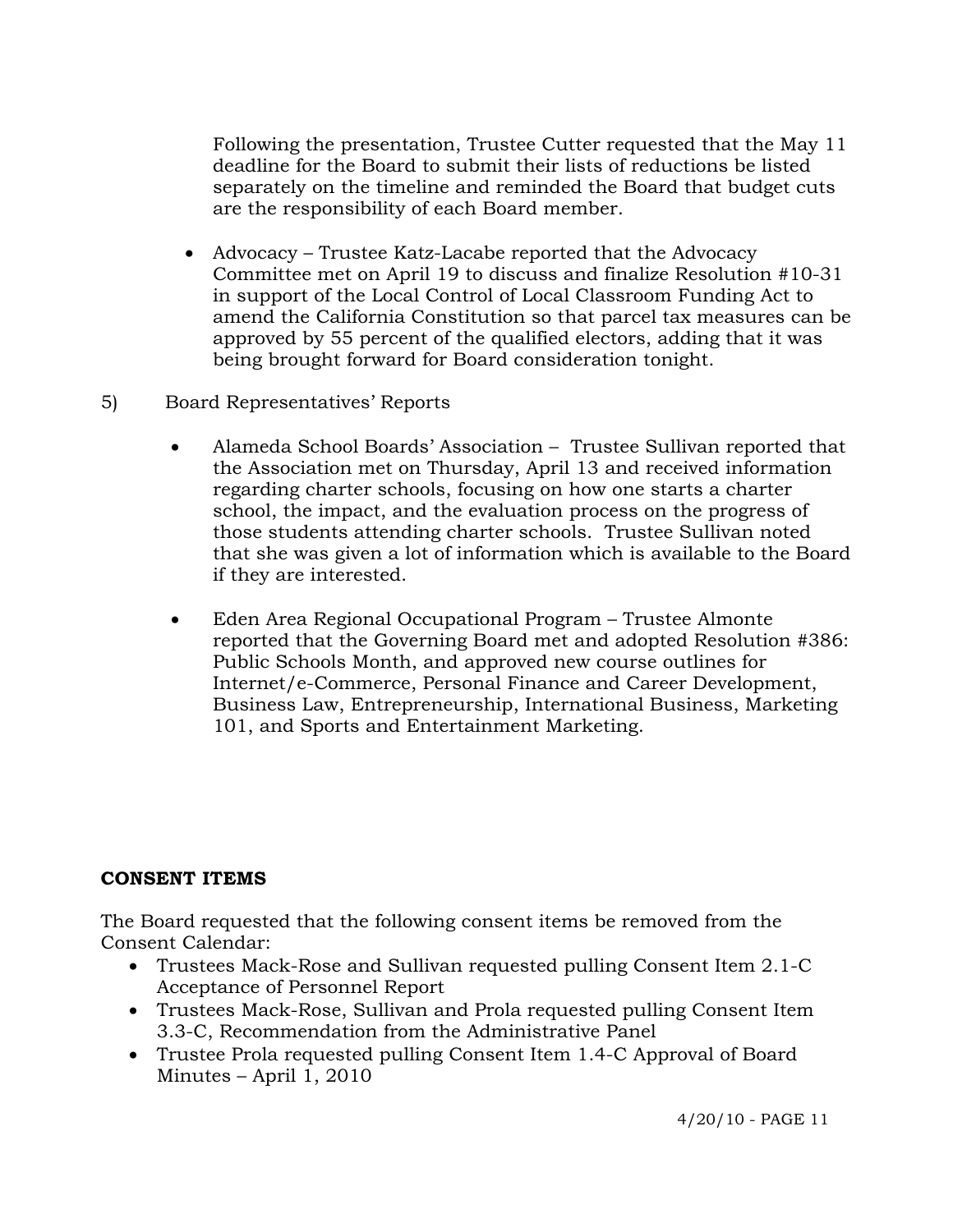• Trustee Katz-Lacabe requested pulling Consent Item 2.3-C Revised Special Education Job Description and Job Posting

# General Services

- 1.1-C Approval of Board Minutes March 2, 2010
- 1.2-C Approval of Board Minutes March 23, 2010
- 1.3-C Approval of Board Minutes March 30, 2010
- 1.5-C Resolution #10-23 Child Abuse Prevention Month April 2010
- 1-6-C Resolution #10-31 In Support of the Local Control of Local Classroom Funding Act to amend the California Constitution so that parcel tax measures can be approved by 55 Percent of the qualified electors

Human Resources

2.2-C Renewal of Student Teaching Agreements

Educational Services

- 3.1-C Acceptance of Donations
- 3.2-C Discard Library Books that are Damaged or in Poor Condition at McKinley Elementary School
- 3.4-C Proposed Stipulated Expulsion Order Recommendation from the Director of Student Support Services for students

| E <sub>12</sub> -09/10 | E15-09/10   |  |  |  |
|------------------------|-------------|--|--|--|
| $E14-09/10$            | $E16-09/10$ |  |  |  |
| E17-09/10              |             |  |  |  |

- 3.5-C Memorandum of Understanding between the San Leandro Unified School District and Coro Center for Civic Leadership for the 2009- 2010 School Year for San Leandro High School
- 3.6-C Memorandum of Understanding between the San Leandro Unified School District and Opera Piccola for the 2009-2010 School Year at San Leandro High School
- 3.7-C Consultant Contract Agreement between the San Leandro Unified School District and Hatchuel Tabernik & Associates Inc. (HTA) for

4/20/10 - PAGE 12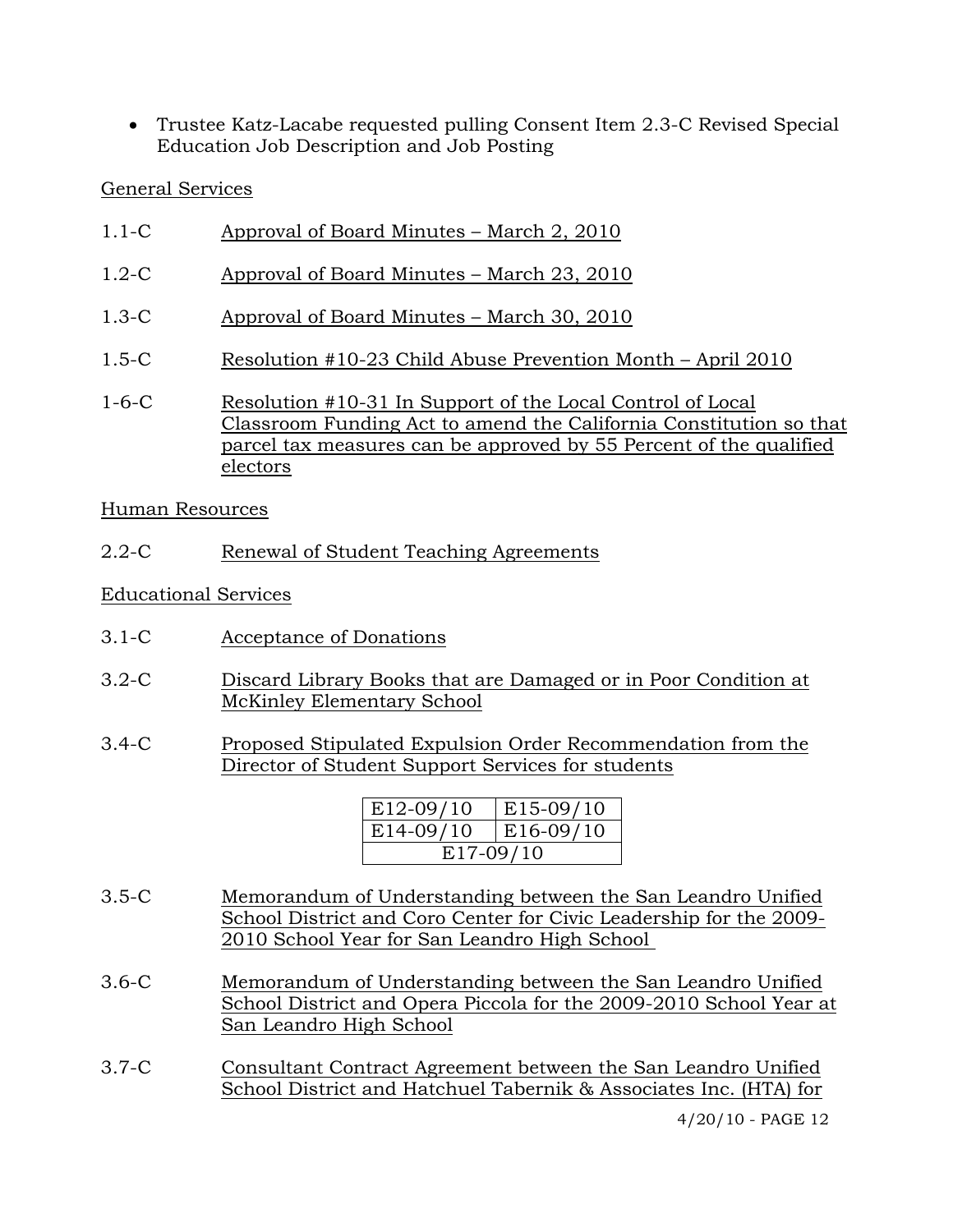the 2009-2010 School Year to Serve as External Evaluators Required for the ASSETs Program at San Leandro and Lincoln High Schools

# Business Operations

- 4.1-C Ratification of Payroll for March 2010
- 4.2-C Approval of Bill Warrants
- 4.3-C Approval of Budget Transfers for March 2010
- 4.4-C Resolution #10-24 to Declare Certain Equipment Surplus and/or Obsolete

# Facilities and Construction

5.1-C Jeff Luchetti Construction, Inc. contract Change Order #5 of \$69,166, a 0.33% increase to the prior contract amount of  $$21,672,904$ , for the  $9<sup>th</sup>$  Grade Campus

On a motion made by Trustee Cutter and seconded by Trustee Prola, the Board approved the remaining consent items, by a 7-0 vote.

# General Services

# 1.4-C Approval of Board Minutes – April 1, 2010

Trustee Prola noted that originally she thought those minutes were not included in her Board packet; however, that was not the case.

On a motion made by Trustee Prola and seconded by Trustee Sullivan, the Board approved the minutes of the April 1, 2010, Board meeting by a 7-0 vote.

# Human Resources

# 2.1-C Acceptance of Personnel Report

Trustee Mack-Rose questioned the funding source of Position #1182, ASSETS Office Clerk I listed on the Classified Employees Report. Because of the confusion, Assistant Superintendent of Human Resources Mike Potmesil agreed to pull this item and to look further into the funding source of this position.

Trustee Sullivan's questions focused on the certificated employees,

4/20/10 - PAGE 13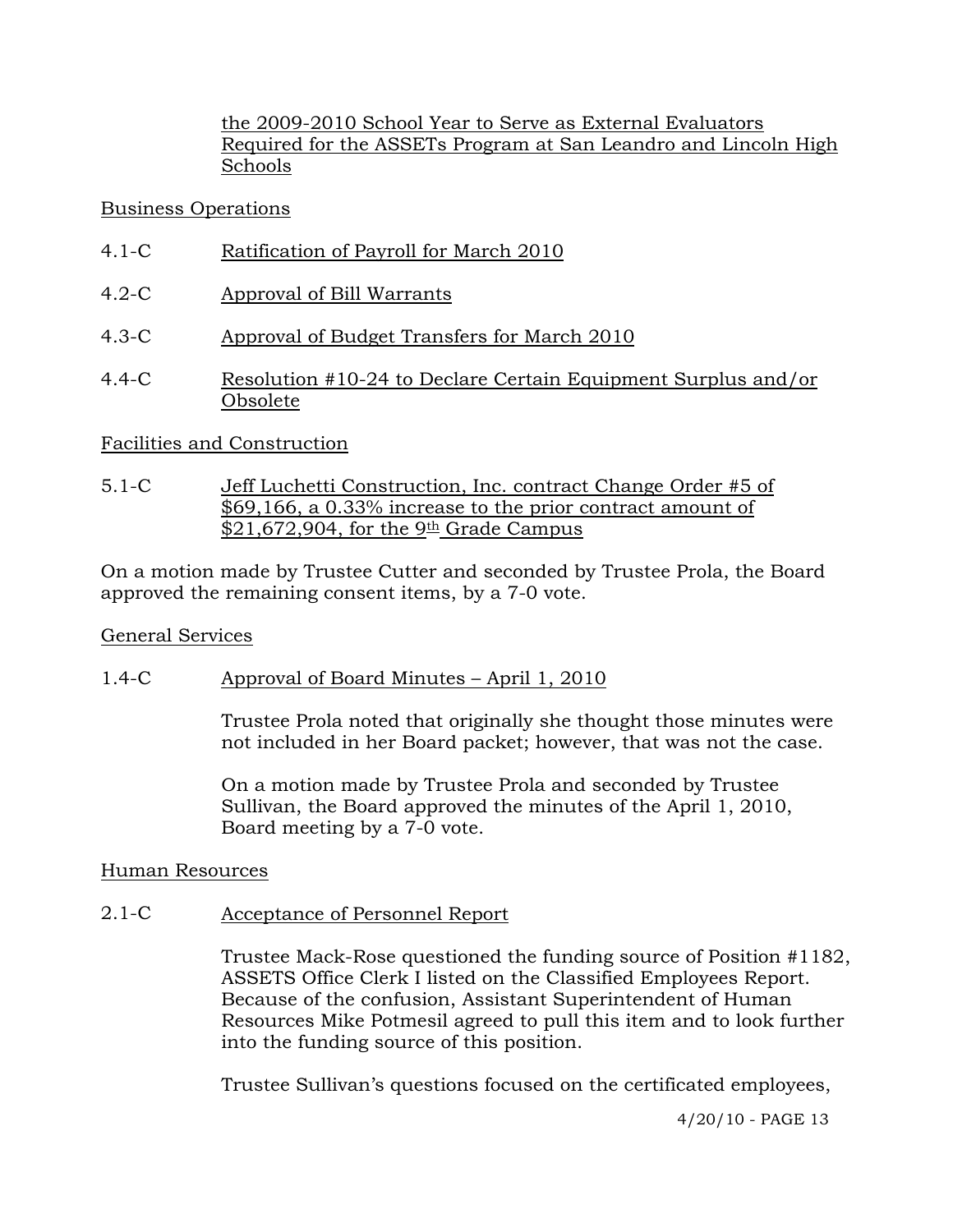specifically Family Medical Leave (FMLA) and Leave of Absence. Staff explained that the Leave of Absence is an "unpaid leave", and positions are covered by temporary teachers. At the request of Trustee Sullivan, Assistant Superintendent Potmesil stated that in the future those requests would be labeled as "Unpaid Leave of Absence."

Trustee Prola thought that the District was no-longer granting Willie Brown pre-retirement part-time employment. Assistant Superintendent Potmesil explained that the employees listed under that category were currently on Willie Brown and will be continuing.

On a motion made by Trustee Mack-Rose and seconded by Trustee Hague, the Board accepted the Personnel Report with the exception of the Classified Employees report, by a 7-0 vote.

#### 2.3-C Revised Special Education Program Specialist Job Description and Job Posting

# **PUBLIC COMMENT**

• Latrina Dumas, parent of a Special Education student, shared her concerns with regards to the revised Special Education Program Specialist job description and job posting, stating that she felt that Board didn't have a clear understanding the ramifications and impact such a restructuring would have on the District, and urged the Board to table the decision until further information could be provided.

Staff clarified that due to the drastic budget cuts to education from the state, the Board had already approved the reorganization of the Special Services Department and that staff was asking the Board to only approve the revised job description and posting. The Board acknowledged Ms. Dumas' concern and agreed that this was not a perfect answer; however, it was their hope that as funding becomes available positions would be reinstated.

There was some discussion around the timeline, and if pulling this item and bringing it back to the May 4 Board meeting for consideration would allow sufficient time for staff to secure qualified candidates.

On a motion made by Trustee Mack-Rose and seconded by Trustee Cutter, the Board approved the revised Special Education Program Specialist job description and job posting by a 7-0 vote.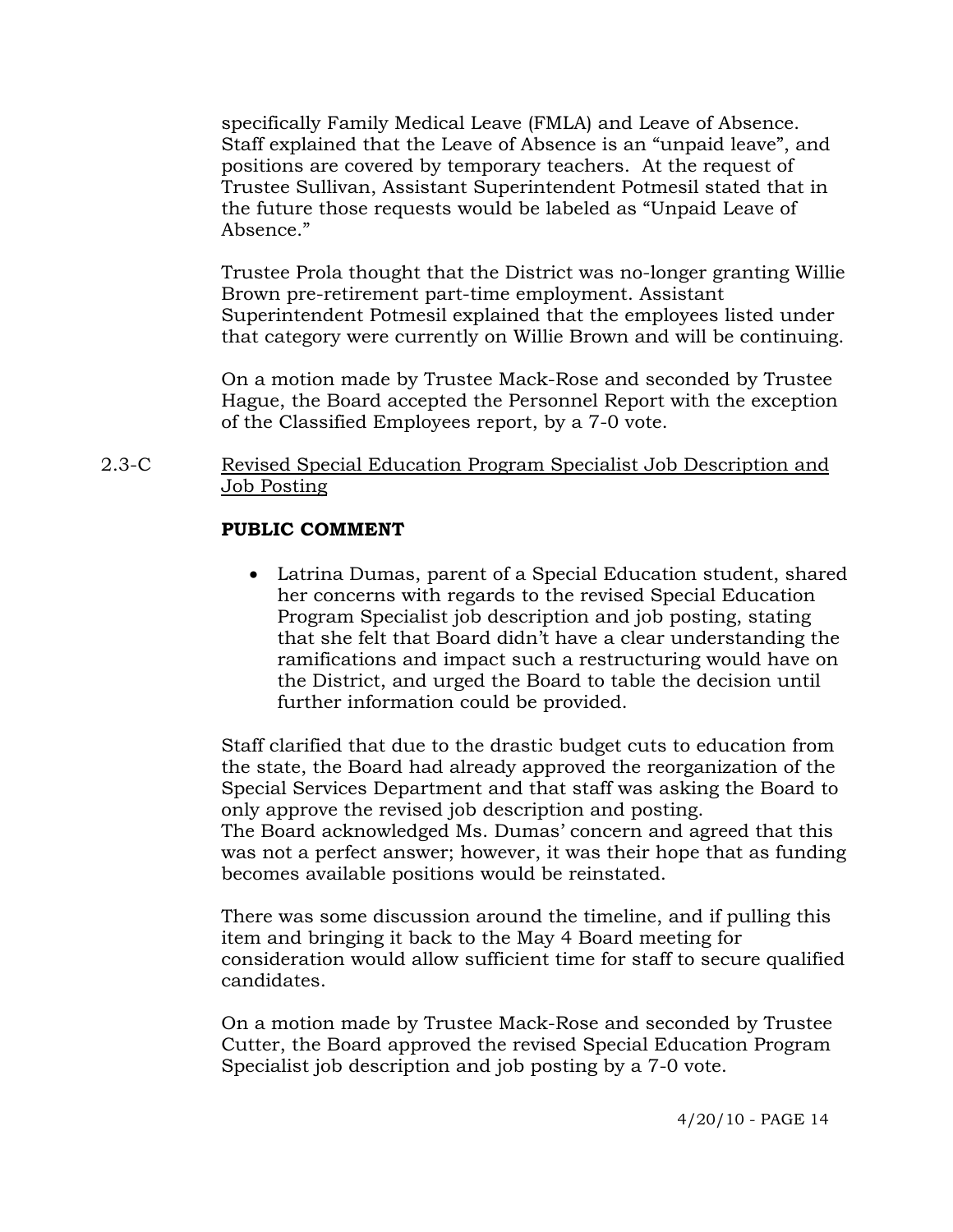# Educational Services

3.3-C Recommendation from the Administrative Panel for Expulsion for Student E11-09/10 and E13-09/10

> Prior to voting on this item, on a motion made by Trustee Sullivan and seconded by Trustee Prola, the Board approved Trustee Sullivan's request to consider each of the students individually by a 6-1 vote. Trustee Cutter voting no.

- On a motion made by Trustee Hague and seconded by Trustee Cutter, the Board approved the recommendation from the Administrative Panel for Expulsion for student E11-09/10 by a 4-3 vote. Trustees Sullivan, Mack-Rose, Prola voting no.
- On a motion made by Trustee Mack-Rose and seconded by Trustee Sullivan, the Board approved the recommendation from the Administrative Panel for Expulsion for student E13- 09/10 by a 7-0 vote.

# **ACTION ITEMS**

# Human Resources

2.1-A Resolution #10-26 Day of the Teacher

On a motion made by Trustee Hague and seconded by Trustee Cutter, the Board adopted Resolution #10-26 designating May 12, 2010, as Day of the Teacher by a 7-0 vote.

# 2.2-A Resolution #10-27 School Nurses Day

Trustee Sullivan offered suggested revisions, and because of the length of the suggested changes, President Katz-Lacabe suggested that the resolution be pulled until the next Board meeting so that Trustee Sullivan's suggestions could be incorporated into the resolution.

On a motion made by Trustee Sullivan and seconded by Trustee Hague, the Board pulled Resolution #10-27 designating May 12, 2010, as School Nurses Day by a 7-0 vote.

Prior to moving on to the next agenda item, "Resolution #10-28 Classified Employees' Week," Trustee Cutter raised a concern regarding the inconsistency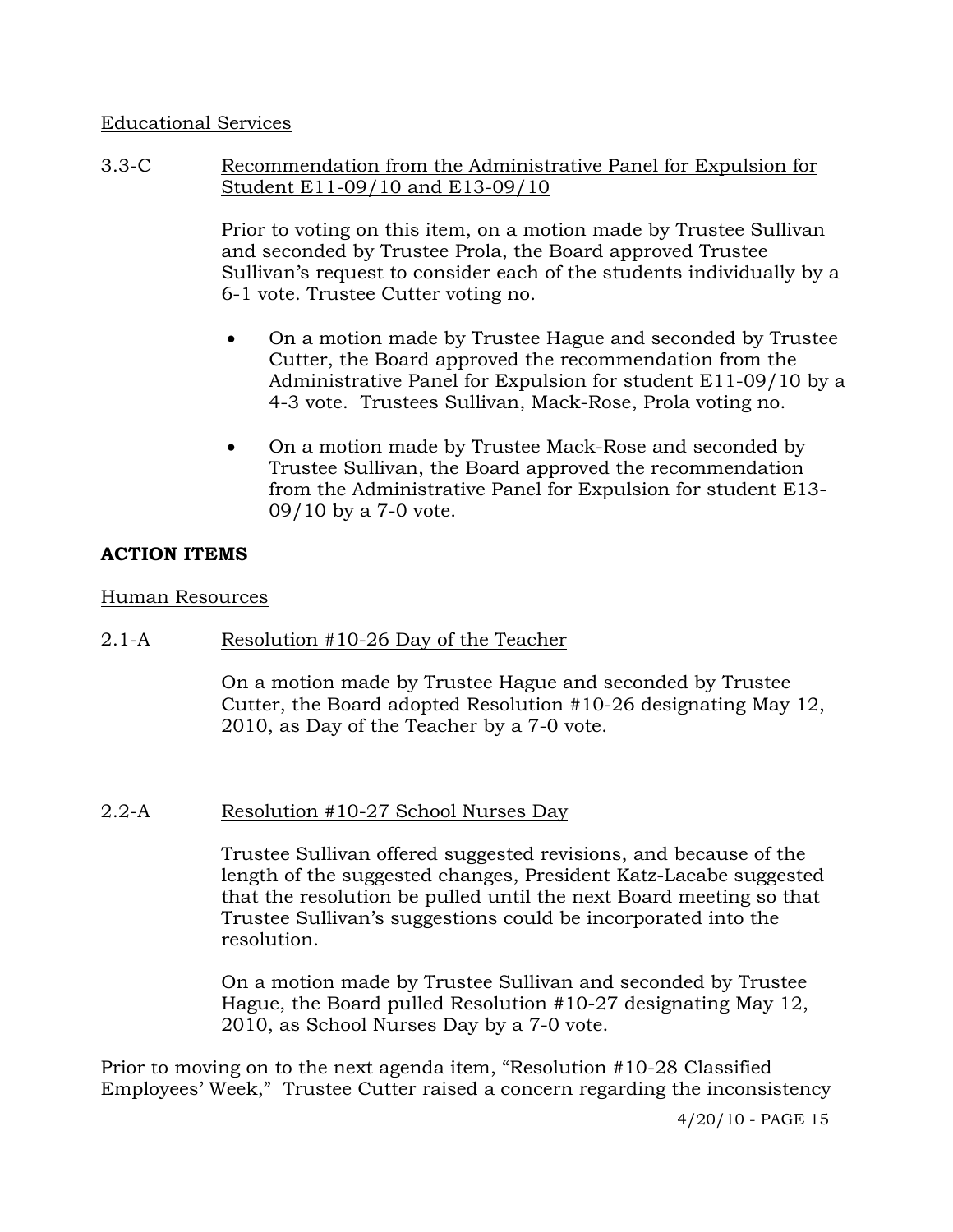of the time designated for each of the groups such as one-day, one-week, etc.; however, Trustee Hague explained that she was unable to find any information explaining why the Day of the Teacher is only a one-day occurrence.

During the discussion, the Board agreed that the process needed to be standardized.

#### 2.3-A Resolution #10-28 Classified School Employees' Week

On a motion made by Trustee Sullivan and seconded by Trustee Prola, the Board adopted Resolution #10-28 designating May 17-21, 2010, as Classified School Employees' Week by a 7-0 vote.

Following the adoption of Resolution #10-28 Classified School Employees' Week, Trustee Prola felt that the Board should reconsider the vote taken for the "Day of the Teacher." A discussion ensued regarding how the process for amending a vote that had already taken place. Trustee Prola indicated that she would address this during her comments at the end of the meeting.

#### 2.4-A Resolution #10-29 Management Employees' Week

On a motion made by Trustee Sullivan and seconded by Trustee Almonte, the Board adopted Resolution #10-29 designating May 3-7, 2010, as Management Employees' Week by a 7-0 vote.

# General Services

# 2.1-CF 2010 CSBA Delegate Assembly Run-Off Election

The Board discussed and considered the submission of a run-off ballot for the 2010 CSBA Delegate Assembly.

Following the tallying of the written votes, the Board submitted a run-off ballot, casting a vote for Diana Prola.

#### **INFORMATION ITEMS**

#### Business Operations

4.1-I Miscellaneous receipts Miscellaneous receipts in the amount of \$17,431,769.03 have been deposited in the Treasury of Alameda County.

# **ADDITIONAL SUGGESTIONS AND COMMENTS FROM BOARD MEMBERS**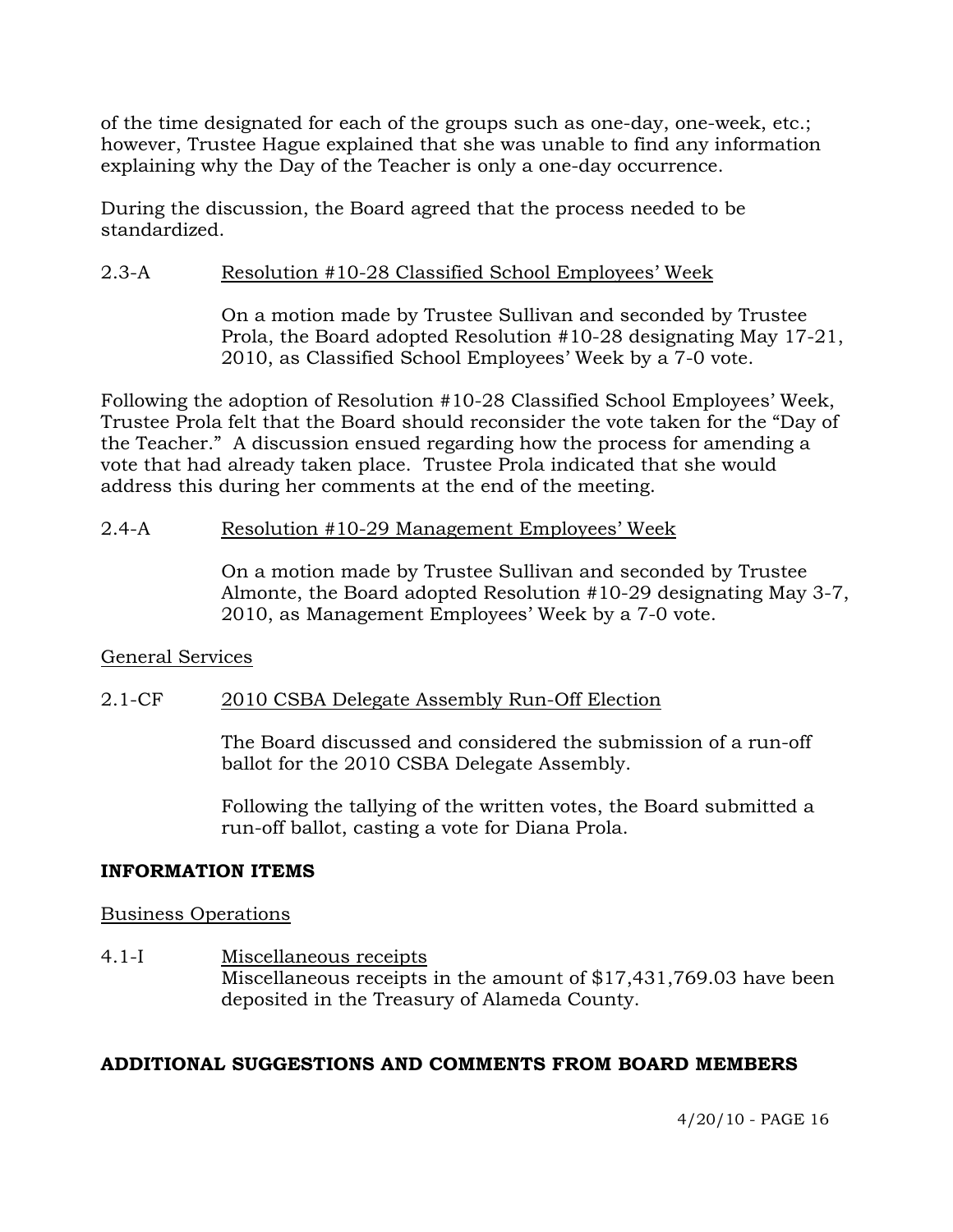- Trustee Cutter suggested that in addition to celebrating the "Day of the Teacher", a resolution be crafted, recognizing the teachers for a week such as the one being considered for the nurses.
- Trustee Mack-Rose enjoyed Bancroft Middle School's performance of "*Alice in Wonderland."*

 Trustee Mack-Rose recognized Washington and Roosevelt Elementary Schools, who jointly observed "National Day of Silence," adding that she welcomed the idea of our schools coming together for a cause.

 Trustee Mack-Rose requested that staff address the issues raised by the San Leandro Teachers' Association regarding travel and conference and instructional materials in the next *Confidentially Speaking.*

• Trustee Sullivan addressed the concern raised in Public Comment regarding the attendance auto-dialer delay in alerting parents of their child not being in school, suggesting that sending a "text" message instead of a phone call would be quicker in alerting parents.

 Trustee Sullivan attended Alice Lai-Bitker's "Health is Not Just Health Care" meeting on Friday, April 16, where they received a Safe Routes to School (SR2S) Report, noting that it was reported that two additional schools in San Leandro have joined the Safe Routes to Schools Program, five new walking school bus routes have been established, and the SR2S Task Force has been working with several of the District's elementary schools.

• Trustee Hague announced that San Leandro High School's performance of *Les Miserables* will open on April 21 and run through Sunday, April 25.

 Trustee Hague was sadden that she was not aware of the memorial for San Leandro High School teacher Charles Kuruc on the campus, as she would have liked to have attended.

• Trustee Prola referred back to her previous request to reconsider a vote previously taken with regards to the "Day of the Teacher", noting that Robert's Rules of Order indicates that such a motion "takes precedence over any other motion…" therefore, Trustee Prola made a motion to withdraw the Board's previous vote to adopt the "Day of the Teacher" and replace it with "Teacher Appreciation Week", May 3-7, 2010.

 Trustees Hague and Cutter, who made the first and second motion on the previously adopted "Teacher of the Day" resolution, agreed with Trustee Prola's recommendation. As a result, it was the consensus of the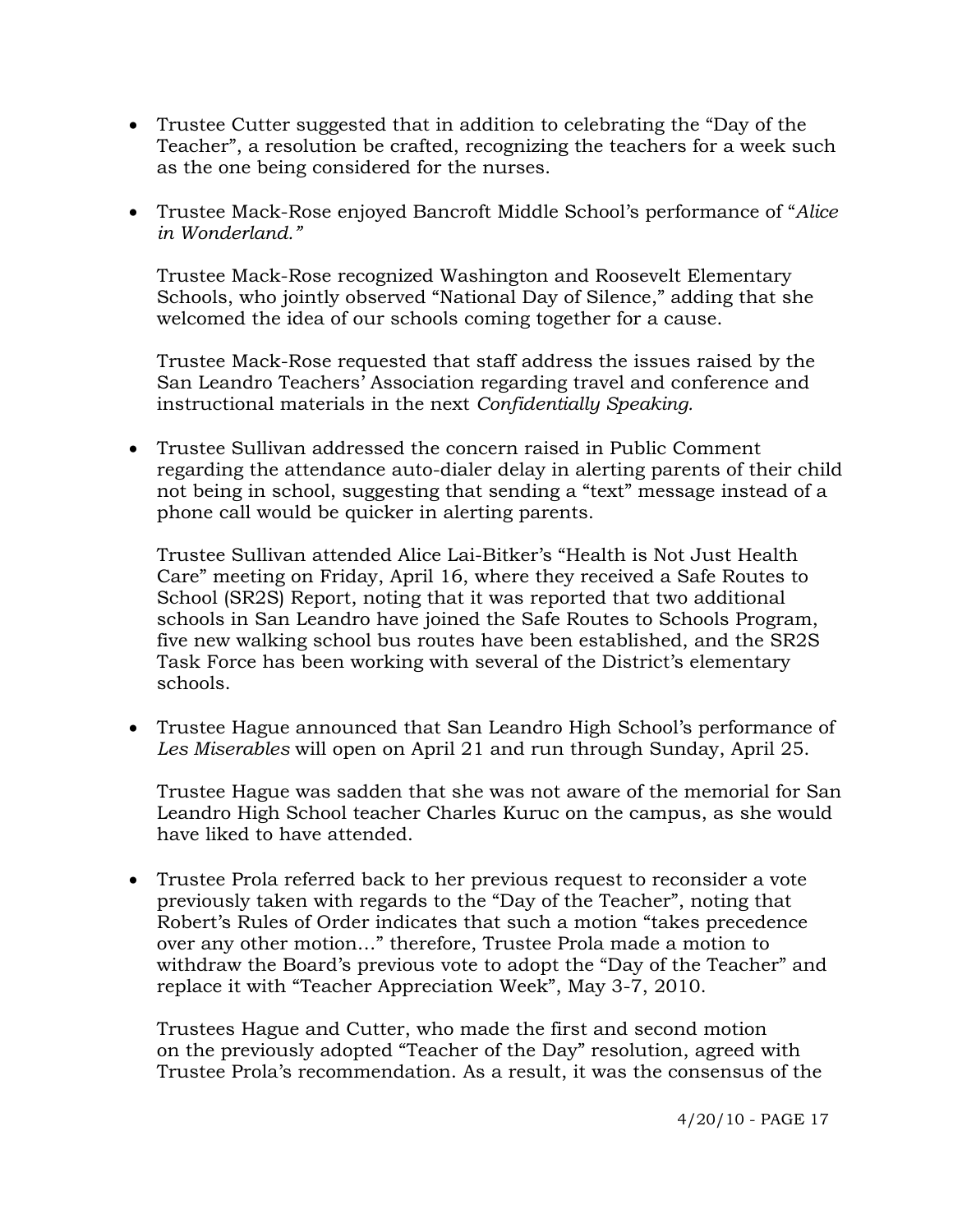Board to reconsider the initial adoption of "The Day of Teacher" and to bring it back to the Board on May 4 for consideration.

 Trustee Prola asked for and received consensus to have Trustee Prola craft and send a letter on behalf of the Board to The North Face, thanking them for funding the installation of solar panels at Monroe Elementary School.

 Trustee Prola attended the Democratic Convention in Los Angeles last weekend and urged the Board to follow the statements made by the three candidates for State Superintendent of Public Education.

 Trustee Prola reiterated her request to schedule a discussion meeting regarding Board goals.

 Acknowledging a comment made in Public Comments regarding "truancy, Trustee Prola indicated that last year the City Council gave the police department a charge to look for truants during the daytime, suggesting that the District might follow-up on this at the next joint meeting on April 26.

• Trustee Katz-Lacabe attended the San Leandro Scholarship Foundation Dinner and the amazing performance of "*Alice in Wonderland"* at Bancroft Middle School.

The Board adjourned into closed session in memory of San Leandro High School teacher Charles Kuruc and Jill Ehorn-Foy, former San Leandro Adult School and Roosevelt Elementary School teacher at 9:15 p.m. by a 7-0 vote.

At 10:46, the Board returned to open session where President Katz-Lacabe said that no action was taken.